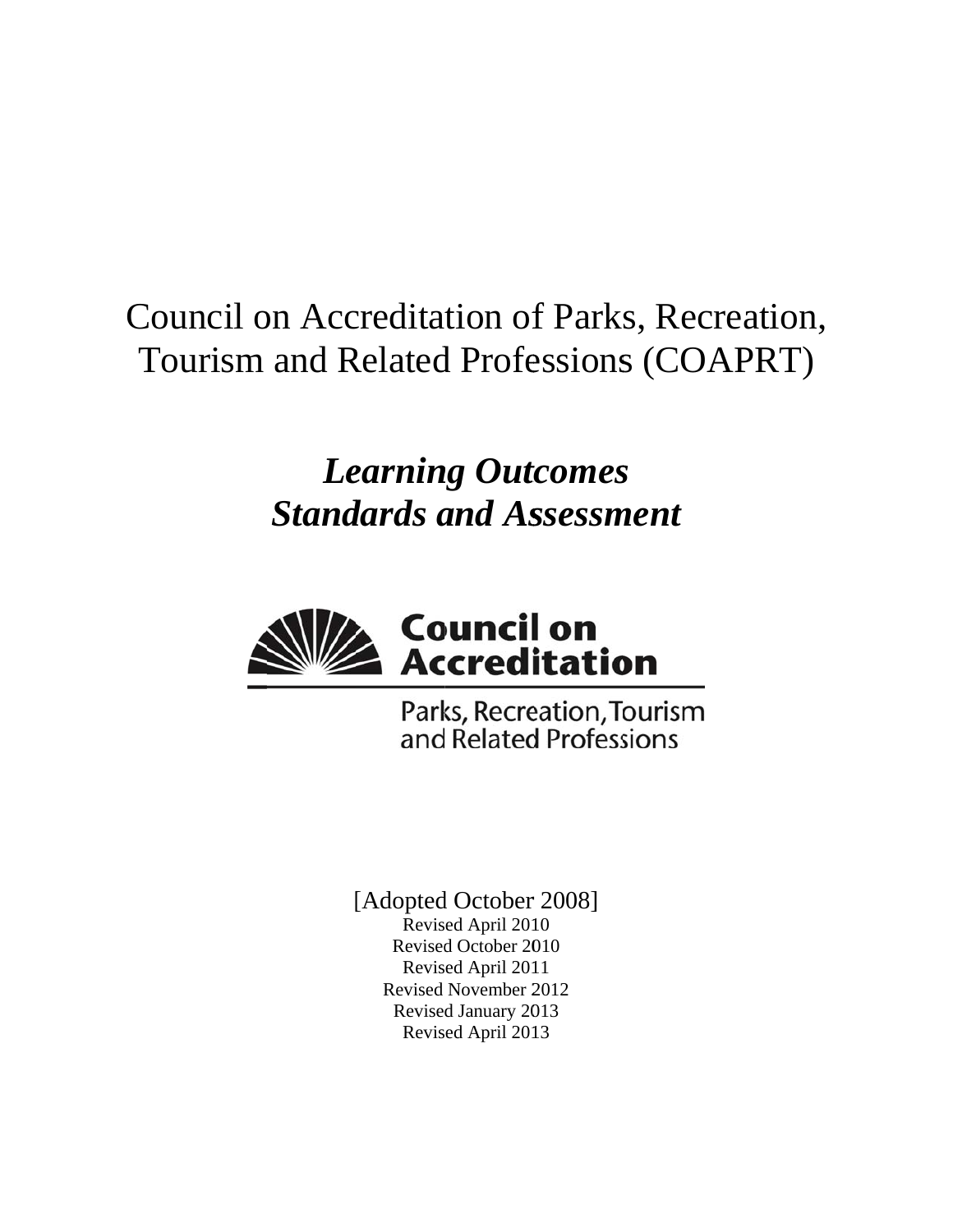## **Contents**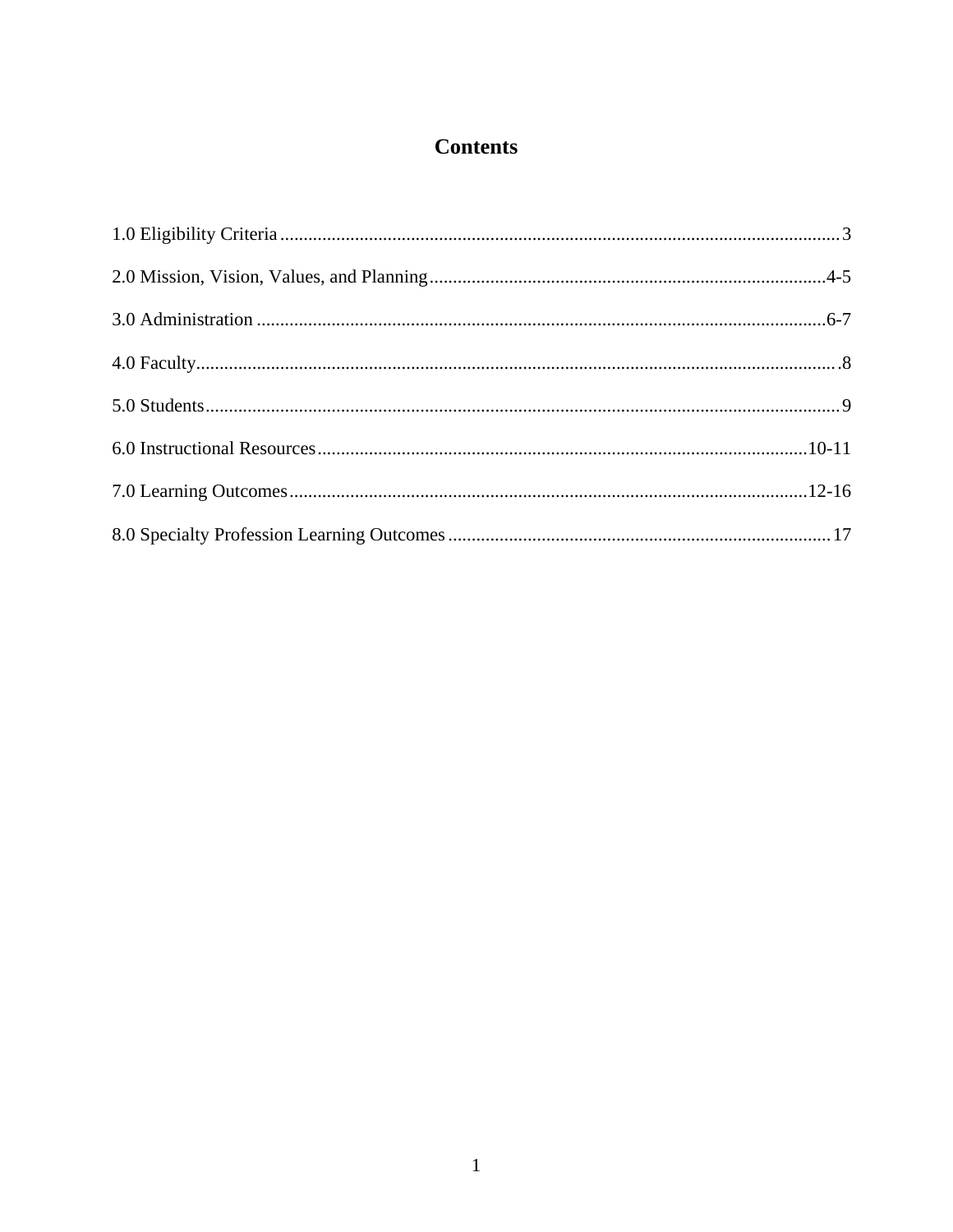## **Council on Accreditation of Parks, Recreation, Tourism and Related Professions (COAPRT)**

### **Outcomes Standards and Assessment**

## **Introduction**

This document presents the standards with which programs shall comply to qualify for accreditation. These standards are organized into seven sections: Eligibility Requirements; Mission, Vision, Values, and Planning; Administration; Faculty; Students, Instructional Resources; Learning Outcomes; and Specialty Profession Learning Outcomes. Programs seeking accreditation or re-accreditation are also strongly advised to visit the Council on Accreditation for Parks, Recreation, Tourism and Related Professions website: http://www.nrpa.org/COAPRT. Specific policies, procedures, and forms can be accessed at: http://www.nrpa.org/Professional-Development/Accreditation/COAPRT/COAPRT-Policies,- Procedures,-and-Forms/. One particularly helpful document is the COAPRT Handbook, which is available at that site, under the heading, "Policies, Procedures, and Forms."

## **COAPRT Accreditation Standards**

Programs seeking accreditation must demonstrate compliance with each of the following standards follow. For many standards, self-study authors will find that evidence demonstrating compliance resides within an existing, on-line institutional policy and procedure manual or related document. In such cases, authors may (a) copy the relevant material and paste that information into a "hard copy" self-study, or (b) provide the URL address of the specific on-line information that addresses the standard*. If the URL approach is used, authors shall provide URLs pointing directly to the specific evidence requested for each standard, rather than to a more general document.* 

Standard 4.03, for example, indicates: *The program shall utilize strategic hiring practices intended to result in a faculty that varies in education, training, institutions attended, gender, ethnicity, race, age, and other elements of diversity.* Such information might be available in an on-line policy and procedure manual of the institution. In that case, the self-study author may provide the URL to that specific policy within the manual (e.g., directly linked to the page and paragraph); this may be accomplished most effectively through the use of hotlinks within the self-study. *It is not acceptable to provide the URL to the general policy and procedure manual, leaving reviewers to find the relevant policy within that more general document*. *Programs are also fully responsible for assuring that all links are viable. Authors shall verify that all links are active at the time the self-study is forwarded to COAPRT and visitors.* Reviewers will not search further for evidence of compliance if links are not working or if links do not reveal information related to the standard being evaluated.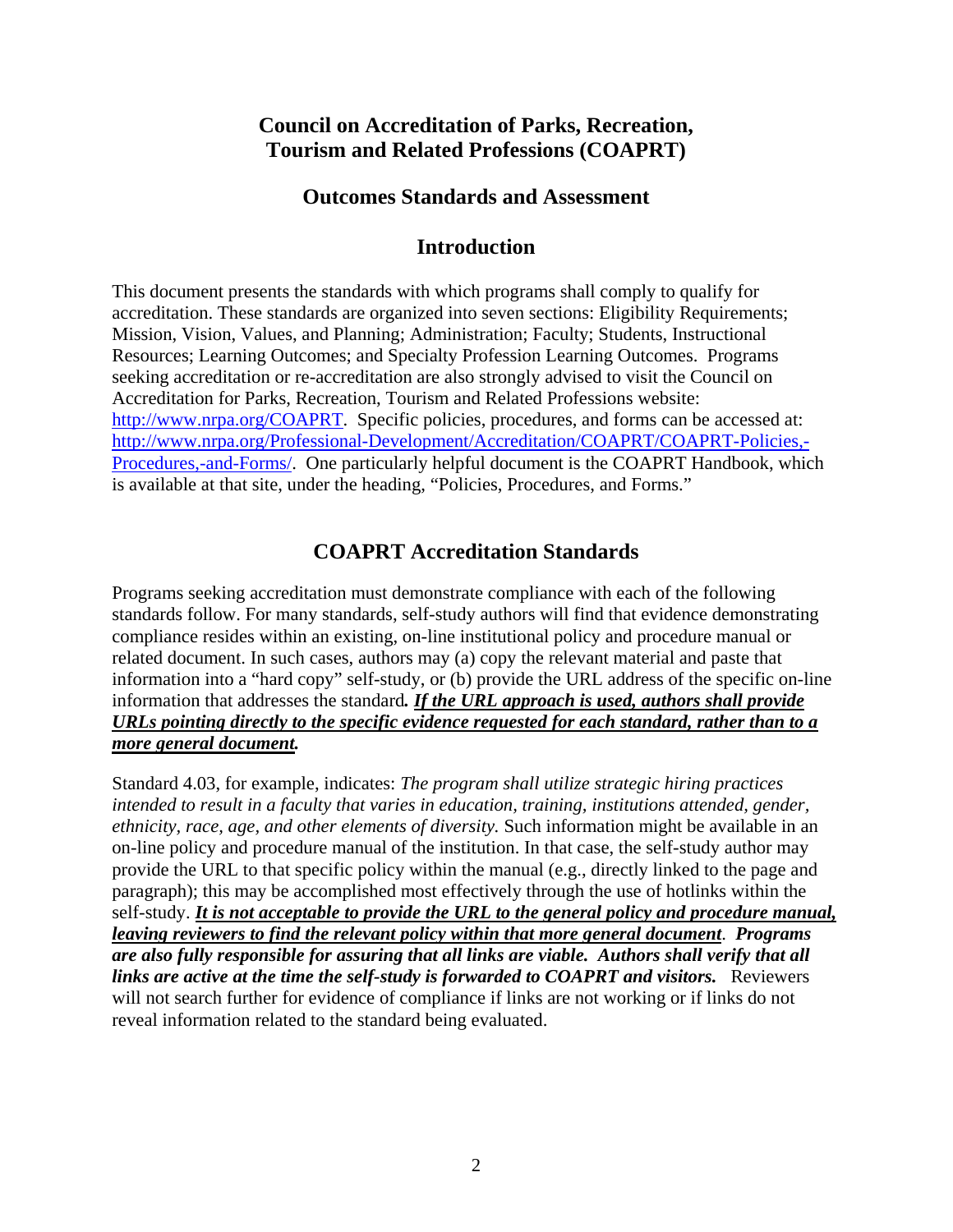#### **1.0 Eligibility Criteria**

A unit will be considered for accreditation only when the following 1.0 series of standards are met. Eligibility criteria apply throughout the accreditation period. Thus, institutions should note that upon notification of a deficiency in the 1.0 series, the Council may withdraw accreditation at any time.

1.01 The academic unit and curriculum concerned with parks, recreation, tourism, and related professions shall have been in operation for three years and be clearly identifiable to the public. *Suggested Evidence of Compliance:* An organizational chart and documentation of existence of a university-approved curriculum having been in place for at least three years (e.g., degree description from the University catalog).

1.02 The institution shall be currently accredited by the appropriate regional accrediting association approved by the Council for Higher Education Accreditation (CHEA) or by the current national accrediting body. *Suggested Evidence of Compliance:* Documentation of institution's status and review dates. In may be possible to provide a links to the appropriate page of the website of the regional accrediting body in which accreditation of the institution is documented.

- 1.03 A minimum of two full-time faculty members and a minimum of one additional fulltime equivalent faculty position (FTE), which may be comprised of multiple individuals, shall be assigned to and instruct in the program. *Suggested Evidence of Compliance:* A record of faculty assignments to the unit.
- 1.04 A minimum of two full time faculty members shall hold a degree of masters or higher, and a degree of bachelors or above in parks, recreation, tourism, and related professions. *Suggested Evidence of Compliance:* A brief summary of the academic degrees held by faculty, supported by an appendix that includes complete curriculum vitae of faculty.

All individuals instructing in the programs shall have competence and credentials in the subject matter for which they are responsible.

1.05 *Suggested Evidence of Compliance:* A brief summary of the professional and subject matter competence and credentials of faculty, supported by an appendix that includes complete curriculum vitae of faculty.

1.06 Each program seeking accreditation shall employ at least one individual as a faculty member who has completed formal COAPRT training no less than five years prior to submission of the self-study. *Suggested Evidence of Compliance:* A record of attendance at COAPRT training attendance by faculty that serve the program.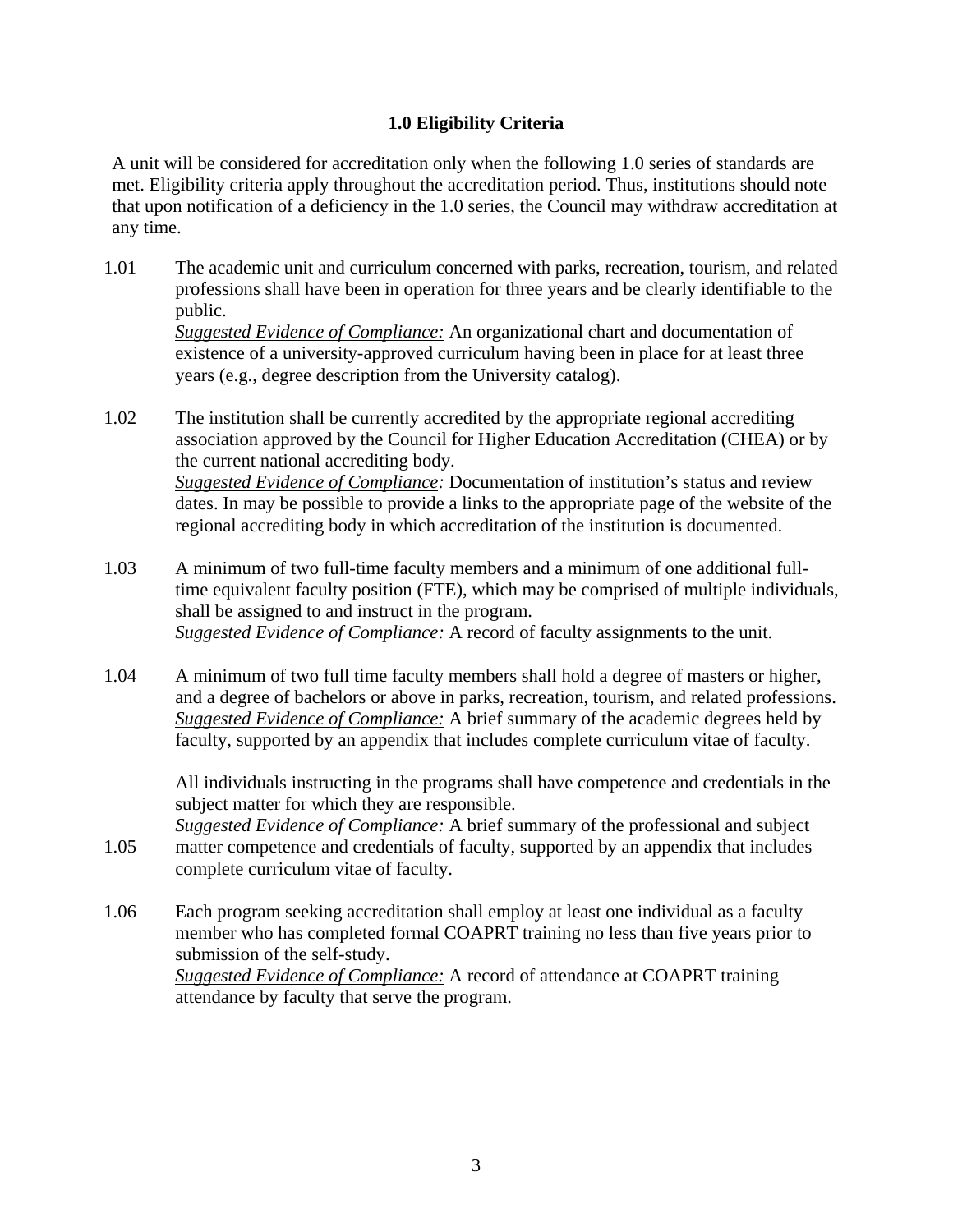#### **2.0 Mission, Vision, Values, and Planning**

- 2.01 The academic unit shall have the following current written documents that are clearly demonstrated to be consistent with the institution and with the parks, recreation, tourism, and related professions:
	- 2.01:01 Mission, vision, and values statements of the program shall be visible, operational, and present in the unit culture.
	- 2.01:02 The academic unit shall maintain an up-to-date strategic plan for the program. This plan must include a) current mission, vision and values; b) goals; c) measureable objectives; d) target dates for accomplishment of objectives; e) designation of primary person or organizational unit responsible for attainment of objectives; and f) a strategic plan status report. *Suggested Evidence of Compliance:* Copies of the pertinent documents or specific URL locations.
- 2.02 There shall be ongoing curricular development and improvement, including faculty ownership of the curriculum and meaningful input from stakeholders and constituent groups. *Suggested Evidence of Compliance:* Documentation of course additions, deletions, and modifications; updated degree plans; and other evidence of curriculum improvement and faculty ownership. This documentation shall include summary information about the sources of input (e.g., faculty, students, professionals).
- 2.03 The academic unit shall have institutionally approved degree requirements for all programs being considered for accreditation. *Suggested Evidence of Compliance.* Copies of degree requirements, and appropriate evidence of institutional approval of those requirements.
- 2.04 The COAPRT accreditation decisions shall apply only to those degree requirements for which the institution or program seeks accreditation and do not extend to other offerings at the institution or within the program. *Suggested Evidence of Compliance:* Link to program website showing program compliance. Link to be submitted annually via the Annual Report.
- 2.05 The academic unit shall maintain an up-to-date assessment plan for the learning outcomes in Section 7.0, and if applicable, the 8.0 series standards.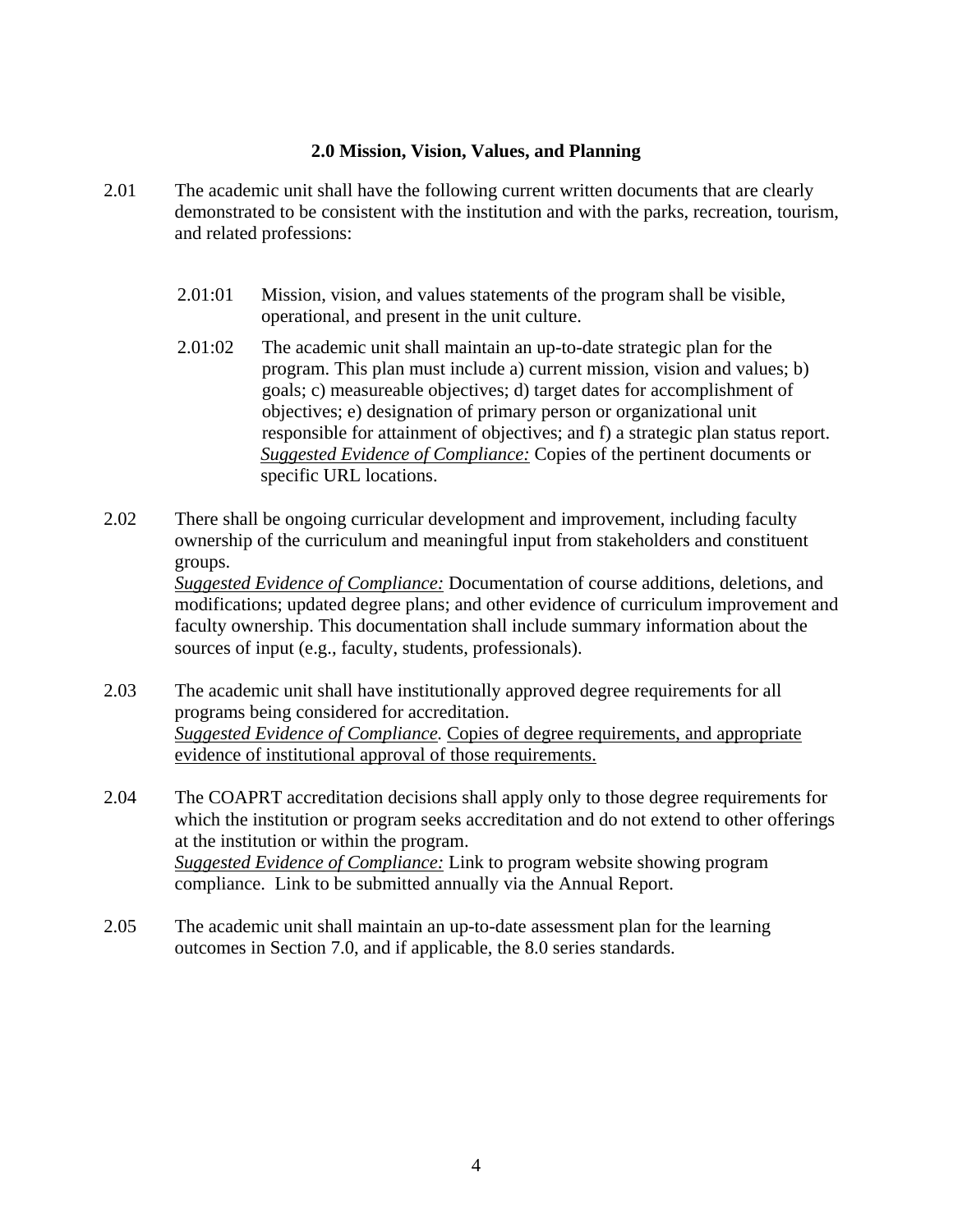$2.05.01$  Evidence shall be provided demonstrating that the program's assessment plan is compatible with expectations of the regional accrediting association and the institution.

> *Suggested Evidence of Compliance:* A summary of requirements of the regional accrediting body and a justification for the position that the program's assessment plan is in compliance with those requirements.

2.05.02 The program shall demonstrate that data generated through measurement tools that were designed to measure program learning outcomes are used solely for that purpose. Such data must not be used as secondary data for instructor evaluations or other non-related functions.

> *Suggested Evidence of Compliance:* Documentation of a policy indicating program practices, and a statement of assurance that the program complies with that policy.

2.05.03 Evidence shall be provided that the metrics used for assessment are suitable and appropriate for their intended use.

> *Suggested Evidence of Compliance:* A written description and critique of the measurement tools used. This critique might include a description of a) the procedure used to develop each measurement tool, b) the connection between the learning that is measured and the curriculum taught (i.e., content-related evidence of validity), and c) psychometric analyses of validity and reliability, if available and appropriate.

2.05.04 Evidence shall be provided to demonstrate that the program uses learning outcomes data to inform decisions.

> *Suggested Evidence of Compliance:* Minutes from faculty meetings in which assessment results were discussed, including documentation of actions taken based on that discussion.

2.05.05 The program annually posts 7.0 series aggregated data and additional evidence reflecting program academic quality and student achievement on their program and/or departmental website. Such information shall be consistent with The Family Educational Rights and Privacy Act (FERPA) requirements.

> *Suggested Additional Evidence of Compliance*: COAPRT 7.0 series template; institutional program assessment report; aggregated results from alumni, intern supervisors, student exit surveys; aggregated results from professional certification examinations; job placement rates; graduate school acceptance rates; program retention, graduation rates or other related university data reflecting program quality.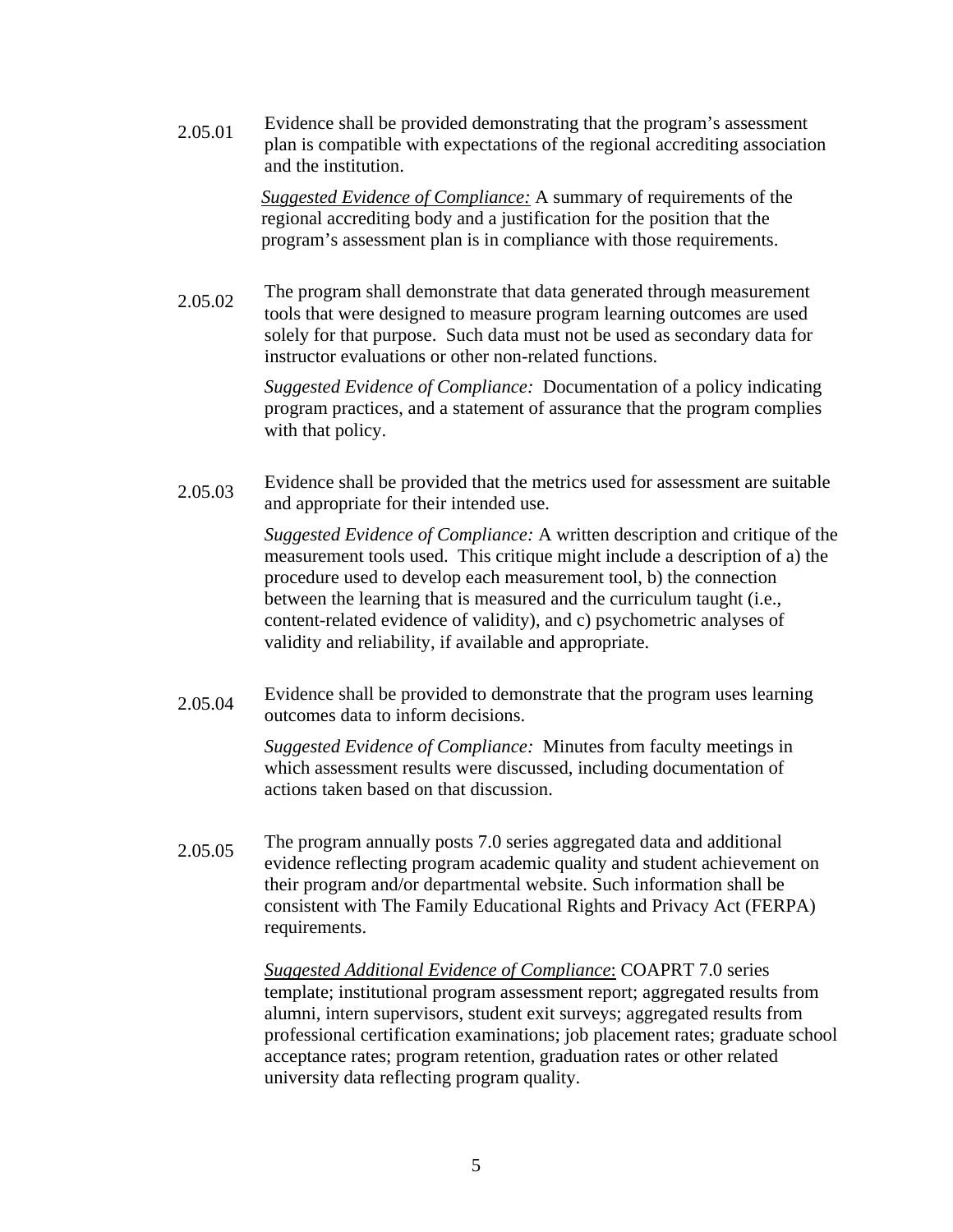#### **3.0 Administration**

- 3.01 Institutional policies and the organizational structure within which the program is housed shall afford sufficient opportunity for the program to succeed in its mission, vision, and values with respect to:
	- 3.01:01 Responsibility and authority of the program administrator to make decisions related to resources allocated to that program. *Suggested Evidence of Compliance:* Formal written policy concerning the scope of responsibility and authority of the chair, director, coordinator, or administrator and a written evaluation from that administrator of the extent to which that policy and institutional practice afford her or him the opportunity to succeed in the mission of the unit.
	- 3.01:02 Adequacy of financial resources. *Suggested Evidence of Compliance:* Appropriate financial documents and an evaluation of adequacy of financial resources assigned to the program.
	- 3.01:03 Implementation of personnel policies and procedures. *Suggested Evidence of Compliance:* Policy and procedure manual of the institution with appropriate pages highlighted, unit policy and procedure documents, or specific URL locations, along with a compelling statement of compliance.
	- 3.01:04 Development and implementation of academic policies and procedures for the unit.

*Suggested Evidence of Compliance:* Policy and procedure manual of the institution with appropriate pages highlighted, unit policy and procedure documents, or specific URL locations, along with a compelling statement of compliance.

- 3.02 The program administrator of the academic unit shall hold a full-time appointment in his or her academic unit with the rank of associate or full professor with tenure, with appropriate academic credentials in the unit being considered for accreditation. *Suggested Evidence of Compliance:* A brief summary of the credentials of the administrator, supported by an appendix that includes the curriculum vitae of the administrator.
- 3.03 The program administrator of the academic unit shall have a workload assignment and compensation consistent with the prevailing practice within the institution. *Suggested Evidence of Compliance:* A description of the process through which workloads are established, along with actual assignments of the administrator or coordinator. Some programs may have formal, written policies regarding workload. In those cases, the policy statements should be provided.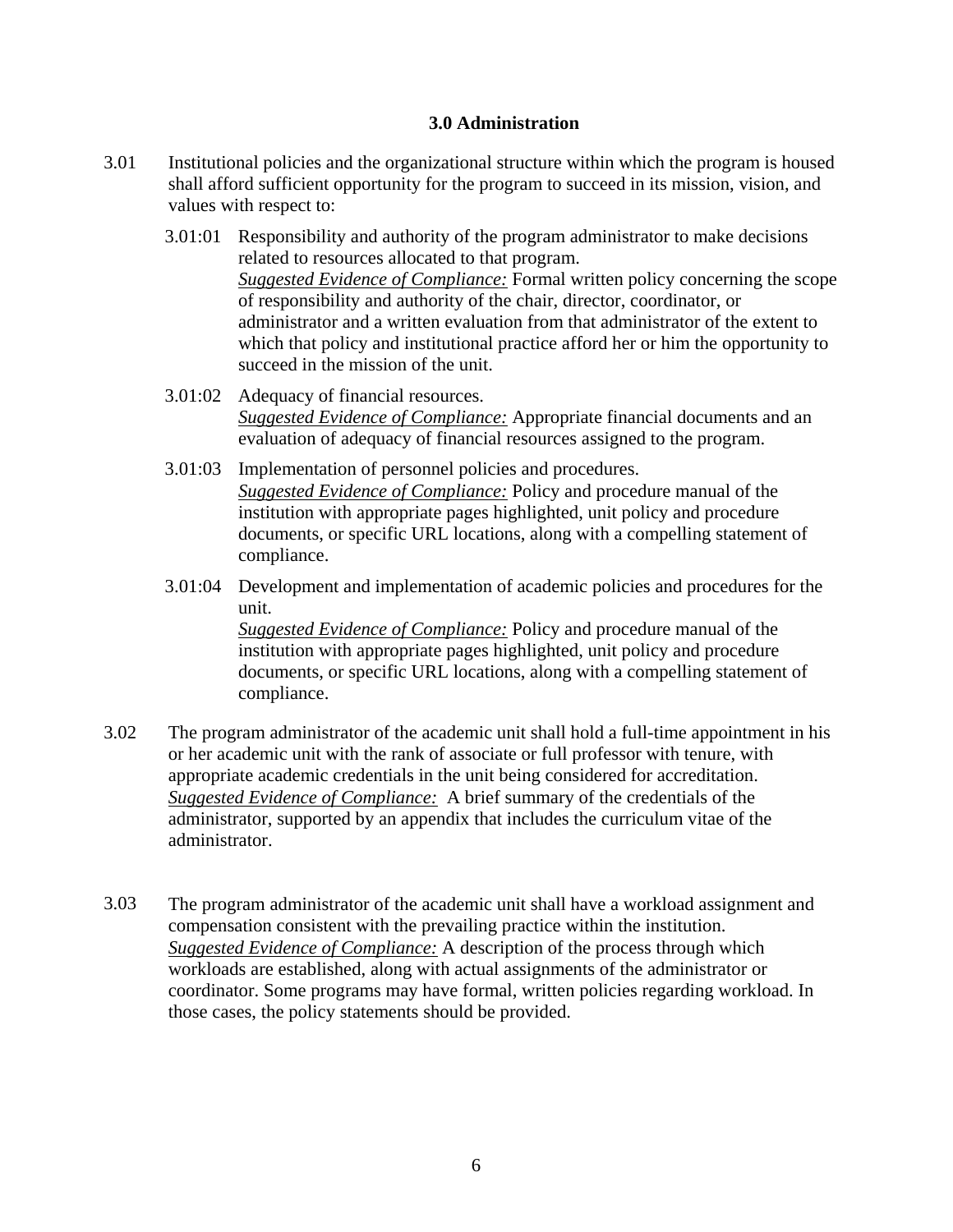- 3.04 There shall be formal participation of faculty in setting policies within the academic unit. *Suggested Evidence of Compliance:* Documentation of faculty participation in administrative policy development within the unit (e.g., minutes of faculty meetings, records of correspondence).
- 3.05 Consistent consultation with practitioners shall affirm or influence the curriculum. *Suggested Evidence of Compliance:* Minutes of interactions and meetings, and/or correspondence, with practitioners and documentation of how that input was used in curriculum development and improvement.
- 3.06 The program has a practice of informing the public about the harm of degree mills and accreditation mills.

*Suggested Evidence of Compliance:* The following COAPRT statement appearing on the program's website and/or printed materials:

Important Information Regarding Degree Mills Please watch this important video (http://youtu.be/a1voHNMQDrk) regarding degree and accreditation mills. According to CHEA, "Degree mills and accreditation mills mislead and harm. In the United States, degrees and certificates from mills may not be acknowledged by other institutions when students seek to transfer or go to graduate school. Employers may not acknowledge degrees and certificates from degree mills when providing tuition assistance for continuing education. "Accreditation" from an accreditation mill can mislead students and the public about the quality of an institution. In the presence of degree mills and accreditation mills, students may spend a good deal of money and receive neither an education nor a useable credential." Read more on CHEA's website (http://www.chea.org/degreemills/).

3.07 The program has a practice of informing the public about their COAPRT accredited programs.

*Suggested Evidence of Compliance:* Use of the COAPRT logo; a statement acknowledging COAPRT accreditation appearing on the program's website and/or printed materials. NOTE: In the event that an academic unit offers additional degree programs not accredited by COAPRT, a clear differentiation must be made between programs that have achieved accredited status and those that have not.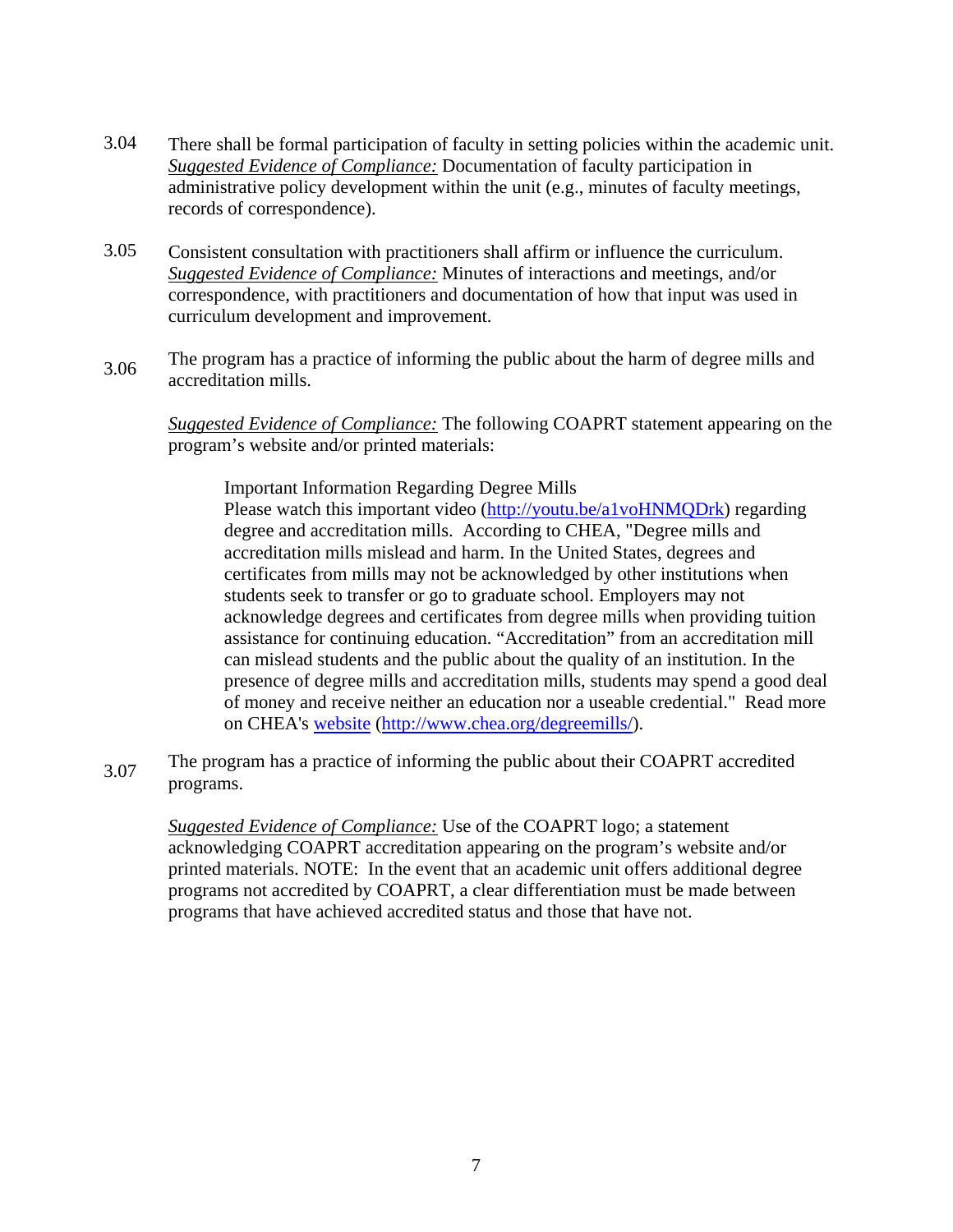#### **4.0 Faculty**

4.01 Professional development opportunities for academic unit faculty shall be sufficient to enable the program to accomplish its mission and operate in a manner consistent with its values.

*Suggested Evidence of Compliance:* A description of professional development resources and an evaluation of the adequacy of those resources, in terms of the mission and values of the unit.

4.02 Faculty development activities shall impact program quality, consistent with the missions of the institution and the academic unit. *Suggested Evidence of Compliance:* Documentation of how faculty development activities have influenced curriculum design, content, and/or delivery, and/or program operations or initiatives.

4.03 The program shall utilize strategic hiring practices intended to result in a faculty that varies in education, training, institutions attended, gender, ethnicity, race, age, and other elements of diversity. *Suggested Evidence of Compliance:* A description of hiring practices and processes or associated policies at the institution.

- 4.04 The policy used to determine academic unit faculty workloads shall be consistent with that applied to other academic units. *Suggested Evidence of Compliance:* A copy of workload policy and evidence of policy conformity.
- 4.05 Salaries, promotion and tenure privileges, university services, sabbatical leaves, leaves of absence, workload assignments, and financial support for faculty shall be sufficient to enable the program to accomplish its mission and operate in a manner consistent with its values.

*Suggested Evidence of Compliance:* A copy of pertinent policies or specific URL locations, evidence of policy adherence, and an evaluation of the adequacy of those resources in terms of the mission and values of the academic unit.

- 4.06 Full-time faculty members with appointments to the parks, recreation, tourism, and related professions program shall instruct at least 60 percent of the required courses within the curriculum. *Suggested Evidence of Compliance:* Last three years of teaching assignments of all faculty responsible for teaching in the program.
- 4.07 Scholarship activities of discovery, integration, and/or application by academic unit faculty serving the curriculum shall impact program quality, consistent with the missions of the institution and the academic unit. *Suggested Evidence of Compliance:* Documentation of ways that the curriculum has been significantly informed by scholarly productivity of faculty and staff.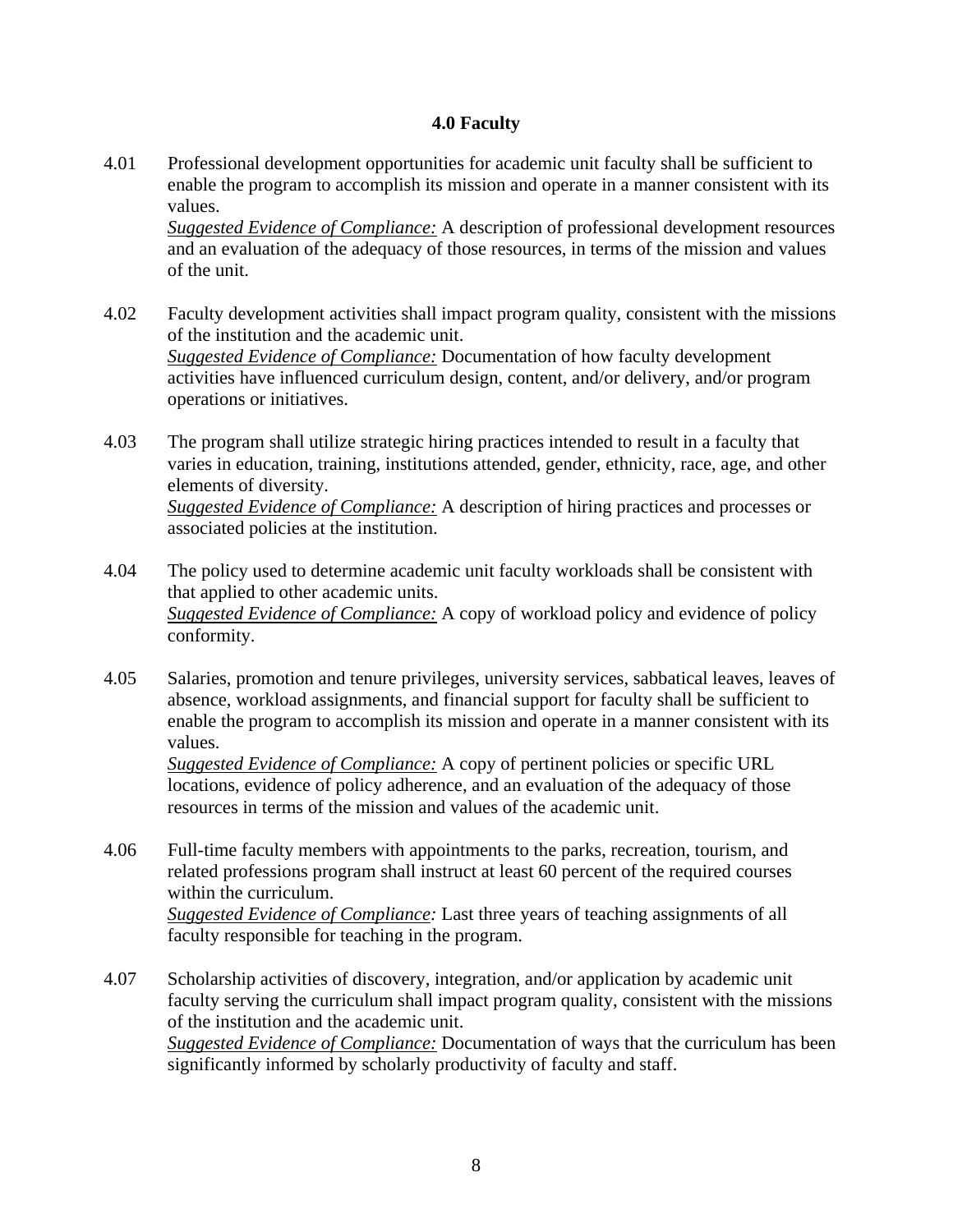#### **5.0 Students**

5.01 There shall be formal and ongoing processes designed to generate, maintain, and consider student input relative to those aspects of the academic unit affecting their professional preparation.

*Suggested Evidence of Compliance:* Documentation of student input on issues of professional preparation.

- 5.02 Written policies and procedures shall exist for admission, retention, and dismissal of students from the academic unit. *Suggested Evidence of Compliance:* Materials or specific URL locations documenting policies and procedures for admission, retention, and dismissal of students from the academic unit, and evidence of adherence to the policies and procedures.
- 5.03 The resources available to the academic unit shall be sufficient to meet its educational objectives and serve the number of students admitted to the unit and enrolled in its courses.

*Suggested Evidence of Compliance:* Number of students and faculty, program budget, additional program responsibilities such as graduate programs and administrative appointments, and an evaluation of the adequacy and equity of resources, given the number of students and breadth of faculty assignments.

- 5.04 Student advising systems shall be effective, accessible to students, continually improved through evaluation, and include:
	- 5.04:01 Academic advising. *Suggested Evidence of Compliance:* Degree planning documents, policies, and a description of procedures.
	- 5.04:02 Professional and career advising. *Suggested Evidence of Compliance:* Professional/career portfolios, resumes, employment documents, participation in seminars, and plans for acquisition of professional credentials.
- 5.05 Student records shall be maintained in compliance with accepted confidentiality practices. *Suggested Evidence of Compliance:* A copy of the relevant policy or specific URL locations and evidence of compliance with the policy.
- 5.06 There shall be ongoing student involvement in professional organizations, activities of those organizations, and in professional service. *Suggested Evidence of Compliance:* Records of attendance at conferences, as well as participation in such activities as delivery of presentations, service as room hosts, involvement in majors' clubs, and service in professional program planning and logistics.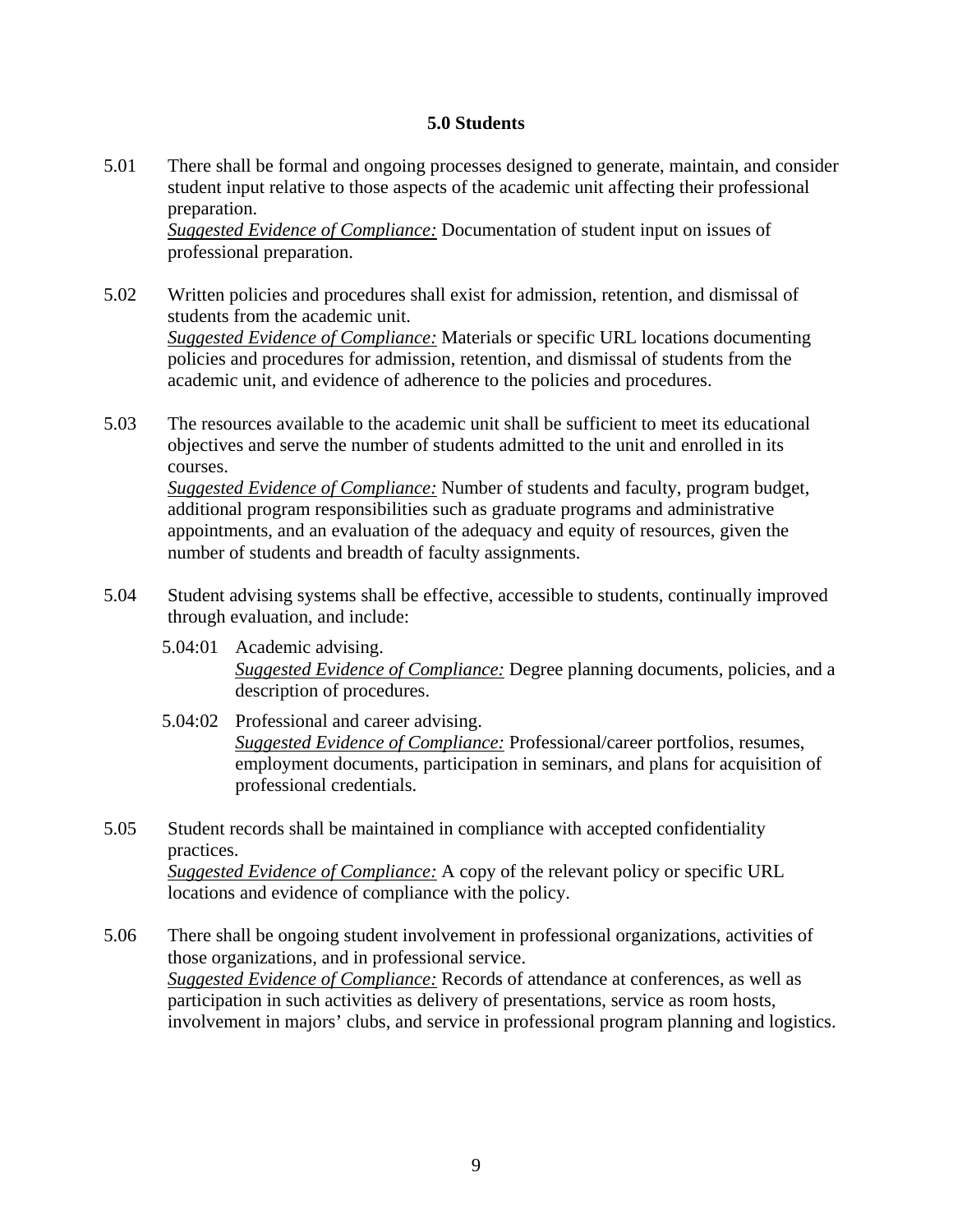#### **6.0 Instructional Resources**

- 6.01 Administrative support services shall be sufficient to enable the program to accomplish its mission and operate in a manner consistent with its values. *Suggested Evidence of Compliance:* A description of administrative support services and an evaluation of the adequacy of those services, in terms of the mission and values of the unit.
- 6.02 There shall be properly located and equipped faculty offices of sufficient quality to adequately address privacy and confidentiality issues, and that are of a number and size comparable to other programs housed in the academic unit and consistent with institutional policy. *Suggested Evidence of Compliance:* Documentation of appropriate location and size to adequately address privacy and confidentiality issues.
- 6.03 There shall be adequate conference rooms for faculty use, study areas for students, and meeting space for student organizations. *Suggested Evidence of Compliance:* Description of such resources and documentation of adequacy of these areas.
- 6.04 There shall be classrooms, laboratory and teaching areas, and appropriate contentspecific instructional areas for the academic unit. *Suggested Evidence of Compliance:* Schedules documenting appropriate assignments of classes to laboratories and classrooms of adequate size and resources.
- 6.05 Sufficient resources shall be present to properly implement the curriculum of the parks, recreation, tourism, and related professions academic unit, including access to special services for individuals with disabilities.

*Suggested Evidence of Compliance:* A description of the adequacy of resources to the unit and services for individuals with disabilities and an evaluation of the adequacy of those resources and services, in terms of the mission and values of the unit.

6.06 All instructional areas, faculty offices, and other educational facilities shall comply with the requirements of the Americans with Disabilities Act (ADA) and the amendments to the Act.

*Suggested Evidence of Compliance:* Proof of compliance with current ADA requirements.

6.07 Library resources and access shall be sufficient to enable the program to accomplish its mission and operate in a manner consistent with its values. *Suggested Evidence of Compliance:* Documentation of the adequacy of library resources (financial, materials, reference, staffing, etc.) and services and an evaluation of the adequacy of library resources, in terms of the mission and values of the unit.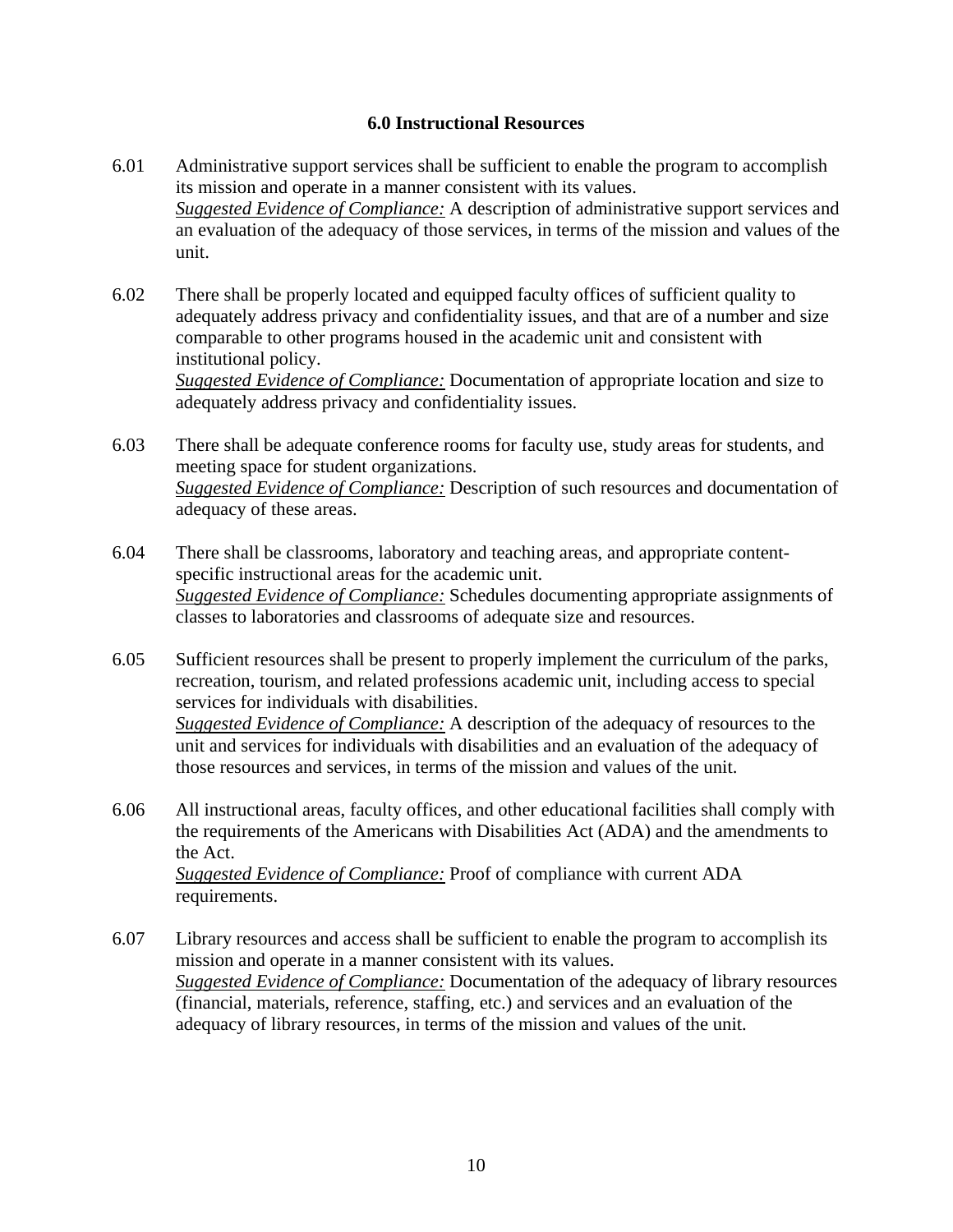6.08 Computing technology and computing support services available to faculty, staff, and students of the parks, recreation, tourism, and related professions academic unit shall be sufficient to enable the program to accomplish its mission and operate in a manner consistent with its values.

*Suggested Evidence of Compliance:* Documentation of computing and computing support services and an evaluation of the adequacy of those resources, in terms of the mission and values of the unit.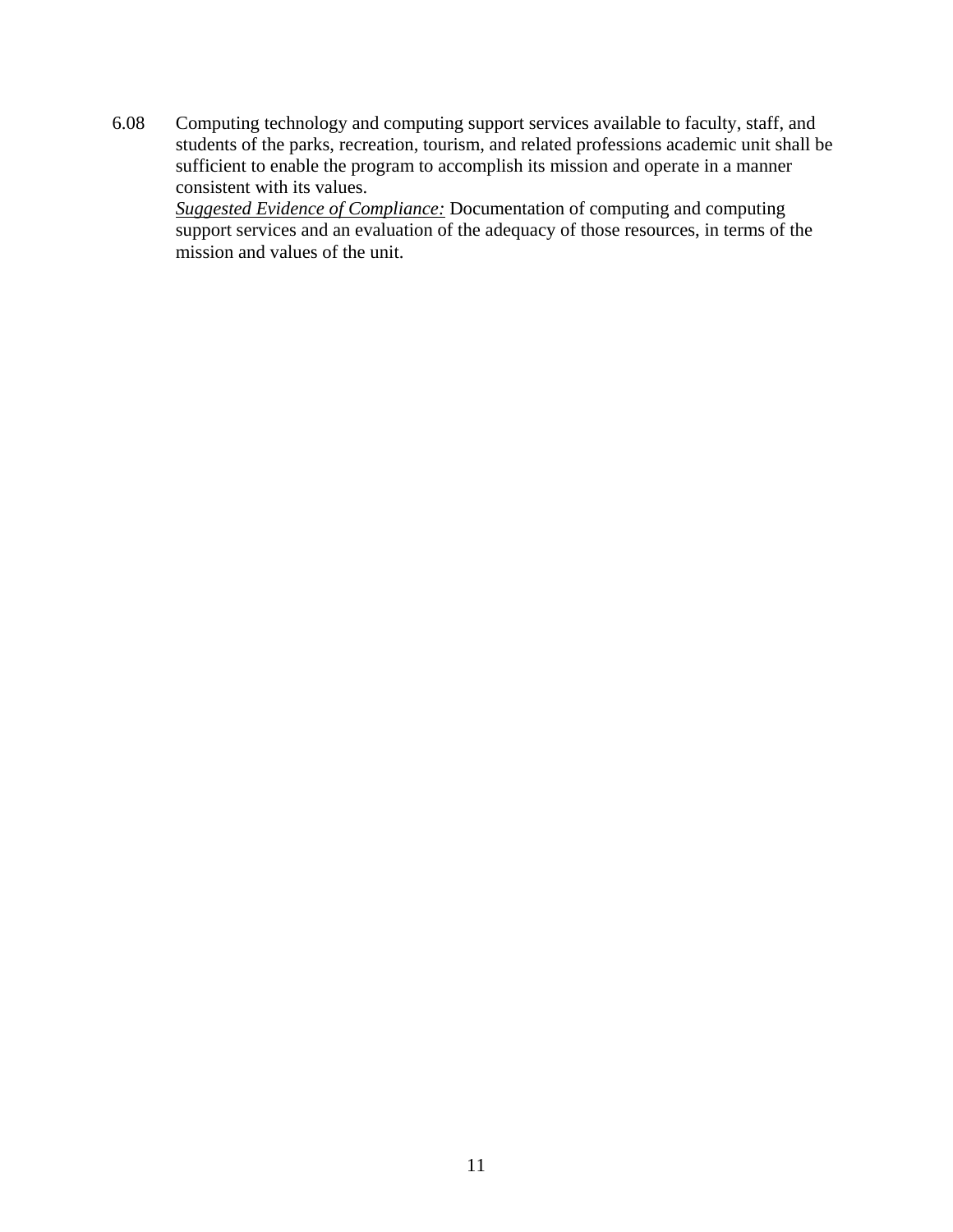#### **7.0 Learning Outcomes**

The learning outcomes presented in this series of standards are designed to elicit evidence of student learning in the program's *foundational curriculum*. Foundational curricula in parks, recreation, tourism, and related professions include study in three areas:

- Foundations includes the background, nature, and scope of the profession, including its history, philosophy, and social and behavioral science underpinnings.
- Provision of services and experience opportunities for guests, visitors, participants, clients, or other constituent groups. The provision of service and experience opportunities includes, but is not limited to recreation programming and leadership, heritage and environmental interpretation, site design and management, experience design, and related processes.
- Management/Administration. This dimension refers to both operations management/administration and strategic management/administration. Operations management/administration includes planning, organizing, staffing, directing, leading, controlling, reporting, finance, resource acquisition, marketing, and critical thinking. Strategic management/administration refers to processes that managers in parks, recreation, tourism and related professions use to optimize the success of the organization within the external systems in which their organization operates. Strategic management/administration involves creating, maintaining, and deploying plans-ofaction that address changing circumstances in social, economic, environmental, or financial environments; new technology; and new competitors.

It is incumbent upon the program to determine the specific body of knowledge applicable to the three areas of foundational curriculum. That decision must reflect current literature and current practice in each of the three areas.

- 7.01 Students graduating from the program shall demonstrate the following entry-level knowledge: a) the nature and scope of the relevant park, recreation, tourism or related professions and their associated industries; b) techniques and processes used by professionals and workers in these industries; and c) the foundation of the profession in history, science and philosophy.
	- 7.01.01 The program shall demonstrate that students are provided with sufficient opportunity to achieve this learning outcome.

Evidence might include a) syllabi for courses relevant to this learning outcome, b) descriptions of special assignments and extra-instructional learning opportunities that are central to meeting this standard, c) a matrix of courses and extra-instructional experiences by specific learning objectives associated with 7.01.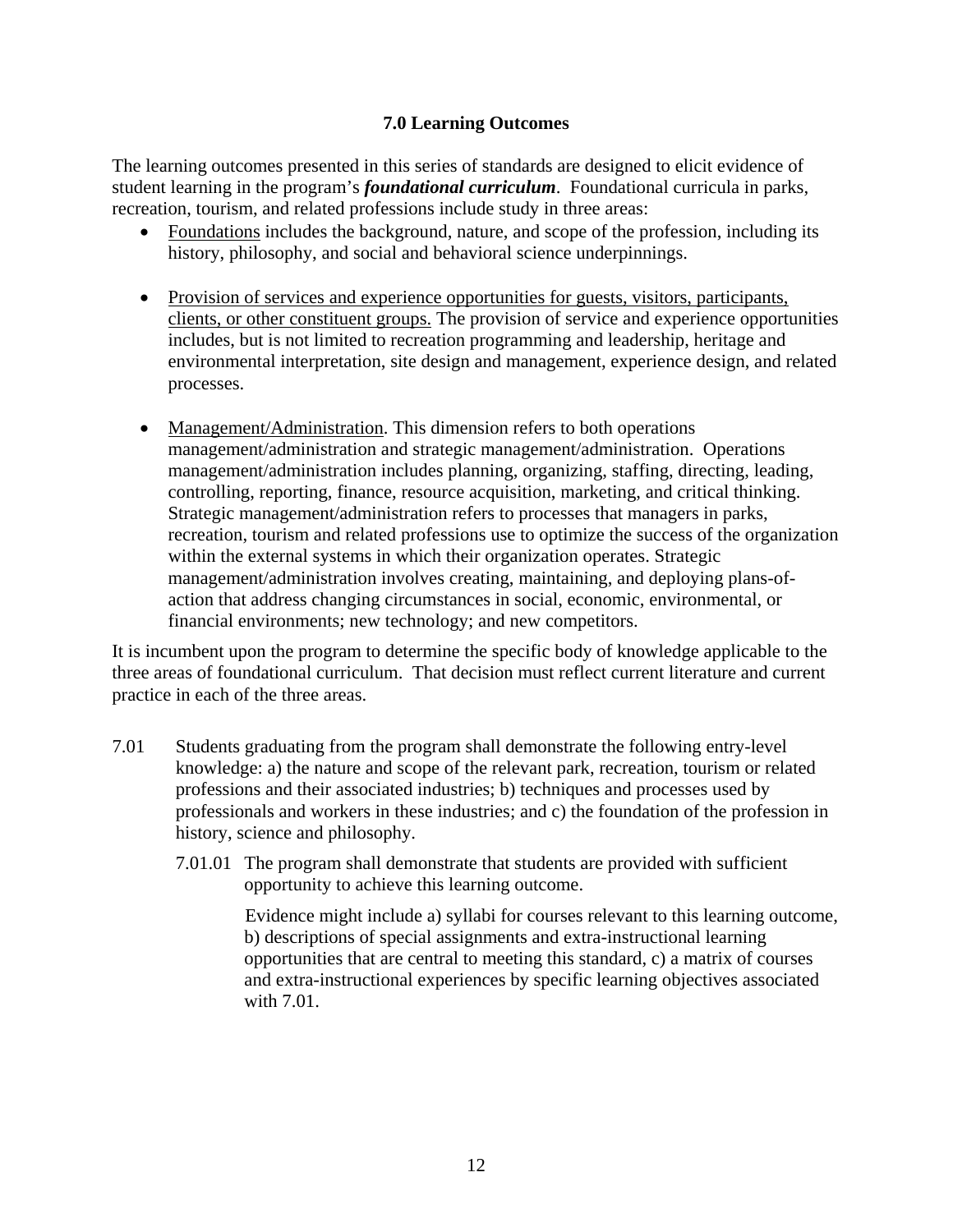7.01.02 The program shall demonstrate that quality assessment measures were used to assess learning outcomes associated with this standard.

> Evidence might include the following: a) a description of the process of constructing and evaluating the measures used, b) evidence of inter-rater agreement, reliability, validity or criteria appropriate to the measure, c) a description of when measures are administered and to whom they are administered, d) an assurance that assessment tools are not being used for purposes other than that for which they were developed

7.01.03 The program shall demonstrate that results of its assessment program indicate that graduates of the program are achieving this Learning Outcome.

> Evidence must include a written interpretation about student attainment of learning outcomes based on data from the measures used. At least two measures of learning outcomes must be used. One of these must be a direct measure of the learning outcome (e.g., test scores, scores on embedded assignments, standardized test pass rates, ratings of observed performance by appropriate raters). The second measure can be either a direct or an indirect measure of the learning outcome. Examples of direct and indirect measures are included in Table 1.

 7.01.04 The program shall demonstrate that it uses data from assessment of Learning Outcome 7.01 for continuous program improvement.

> Evidence must include a written explanation of how the data associated with Learning Outcome 7.01 are used to inform decision making.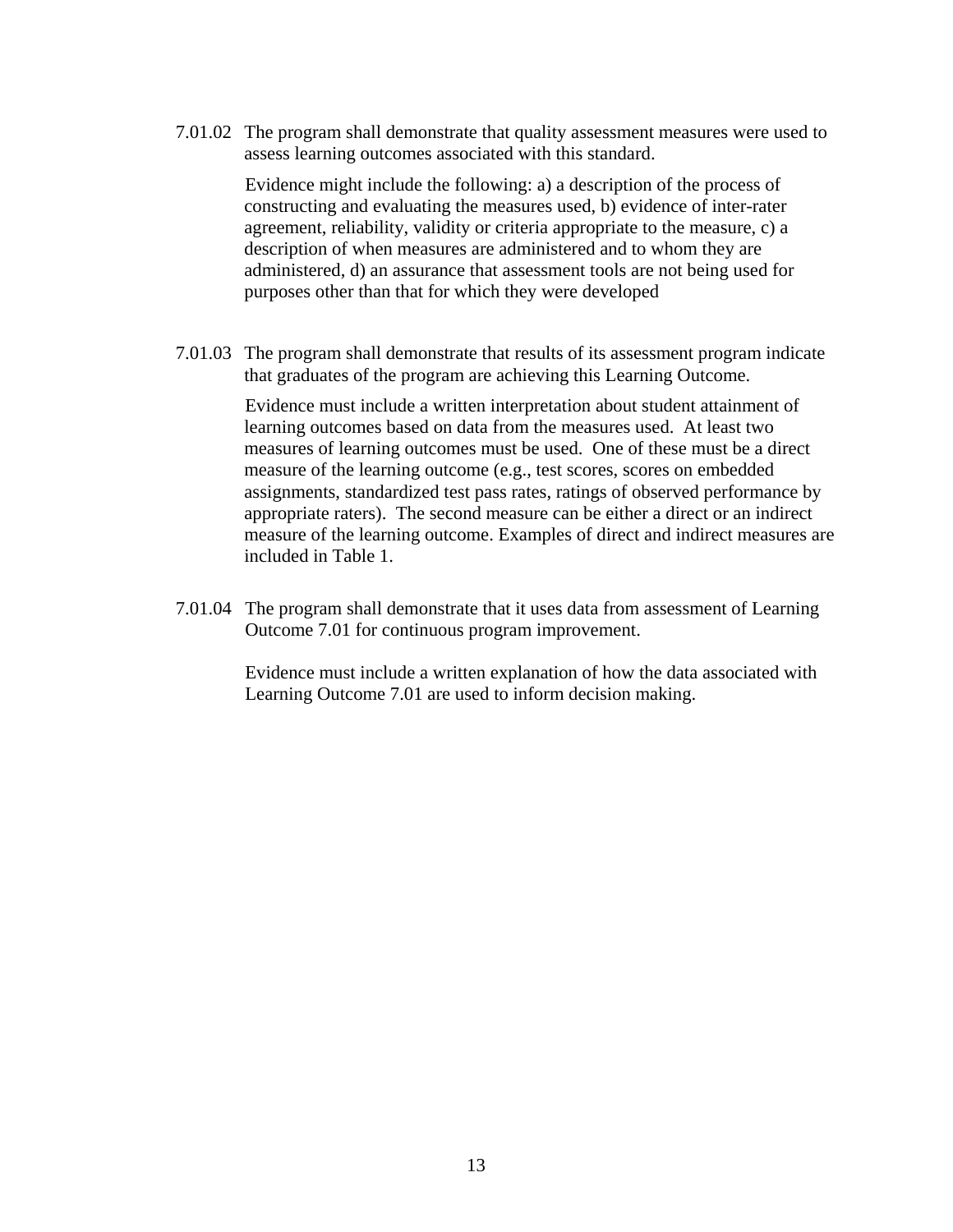- 7.02 Students graduating from the program shall be able to demonstrate the ability to design, implement, and evaluate services that facilitate targeted human experiences and that embrace personal and cultural dimensions of diversity.
	- 7.02.01 The program shall demonstrate that students are provided with sufficient opportunity to achieve this learning outcome.

Evidence might include a) syllabi for courses relevant to this learning outcome, b) descriptions of special assignments and extra-instructional learning opportunities that are central to meeting this standard, c) a matrix of courses and extra-instructional experiences by specific learning objectives associated with 7.02.

7.02:02 The program shall demonstrate that quality assessment measures were used to assess learning outcomes associated with this standard.

> Evidence might include the following: a) a description of the process of constructing and evaluating the measures used, b) evidence of inter-rater agreement, reliability, validity or criteria appropriate to the measure, c) a description of when measures are administered and to whom they are administered, d) an assurance that assessment tools are not being used for purposes other than that for which they were developed.

7.02.03 The program shall demonstrate that results of its assessment program indicate that graduates of the program are achieving this Learning Outcome.

> Evidence must include a written interpretation about student attainment of learning outcomes based on data from the measures used. At least two measures of learning outcomes must be used. One of these must be a direct measure of the learning outcome (e.g., test scores, scores on embedded assignments, standardized test pass rates, ratings of observed performance by appropriate raters). The second measure can be either a direct or an indirect measure of the learning outcome. Examples of direct and indirect measures are included in Table 1.

7.02.04 The program shall demonstrate that it uses data from assessment of Learning Outcome 7.02 for continuous program improvement.

> Evidence must include a written explanation of how the data associated with Learning Outcome 7.02 are used to inform decision making.

- 7.03 Students graduating from the program shall be able to demonstrate entry-level knowledge about operations and strategic management/administration in parks, recreation, tourism and/or related professions.
	- 7.03.01 The program shall demonstrate that students are provided with sufficient opportunity to achieve this learning outcome.

Evidence might include a) syllabi for courses relevant to this learning outcome, b) descriptions of special assignments and extra-instructional learning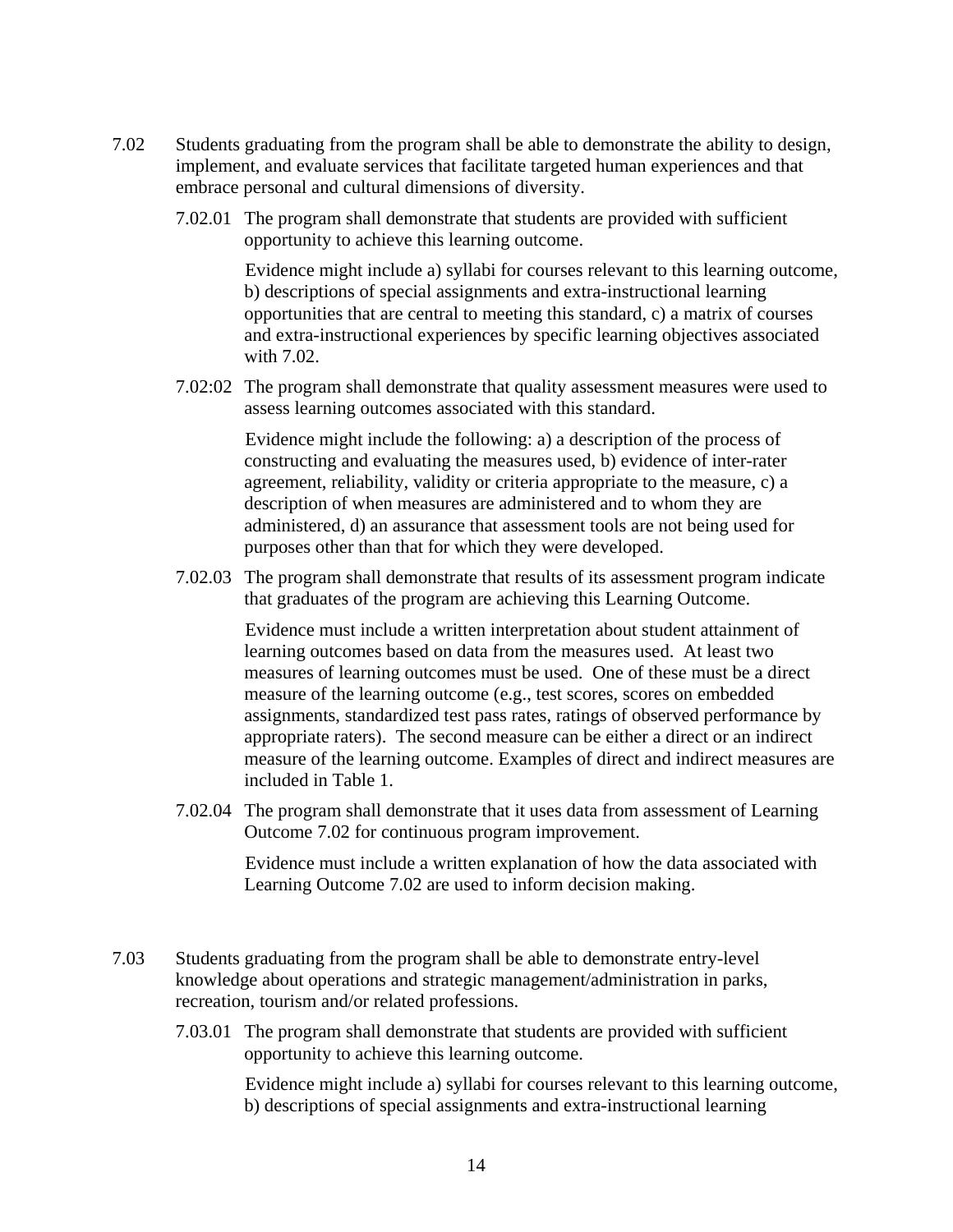opportunities that are central to meeting this standard, c) a matrix of courses and extra-instructional experiences by specific learning objectives associated with 7.03.

7.03:02 The program shall demonstrate that quality assessment measures were used to assess learning outcomes associated with this standard.

> Evidence might include the following: a) a description of the process of constructing and evaluating the measures used, b) evidence of inter-rater agreement, reliability, validity or criteria appropriate to the measure, c) a description of when measures are administered and to whom they are administered, d) an assurance that assessment tools are not being used for purposes other than that for which they were developed.

7.03.03 The program shall demonstrate that results of its assessment program indicate that graduates of the program are achieving this Learning Outcome.

> Evidence must include a written interpretation about student attainment of learning outcomes based on data from the measures used. At least two measures of learning outcomes must be used. One of these must be a direct measure of the learning outcome (e.g., test scores, scores on embedded assignments, standardized test pass rates, ratings of observed performance by appropriate raters). The second measure can be either a direct or an indirect measure of the learning outcome. Examples of direct and indirect measures are included in Table 1.

7.03.04 The program shall demonstrate that it uses data from assessment of Learning Outcome 7.03 for continuous program improvement.

> Evidence must include a written explanation of how the data associated with Learning Outcome 7.03 are used to inform decision making.

- 7.04 Students graduating from the program shall demonstrate, through a comprehensive internship of not less than 400 clock hours and no fewer than 10 weeks, the potential to succeed as professionals at supervisory or higher levels in park, recreation, tourism, or related organizations.
	- 7.04.01 The program shall demonstrate that students are provided with sufficient opportunity to achieve this learning outcome.

Evidence might include a) the internship handbook; b) student reflection papers that describe internship opportunities to solve problems, the processes involved, and results; c) student developed innovations; d) documentation of evidence

7.04:02 The program shall demonstrate that quality assessment measures were used to assess learning outcomes associated with this standard.

> Evidence might include the following: a) a description of the process of constructing and evaluating the measures used, b) evidence of inter-rater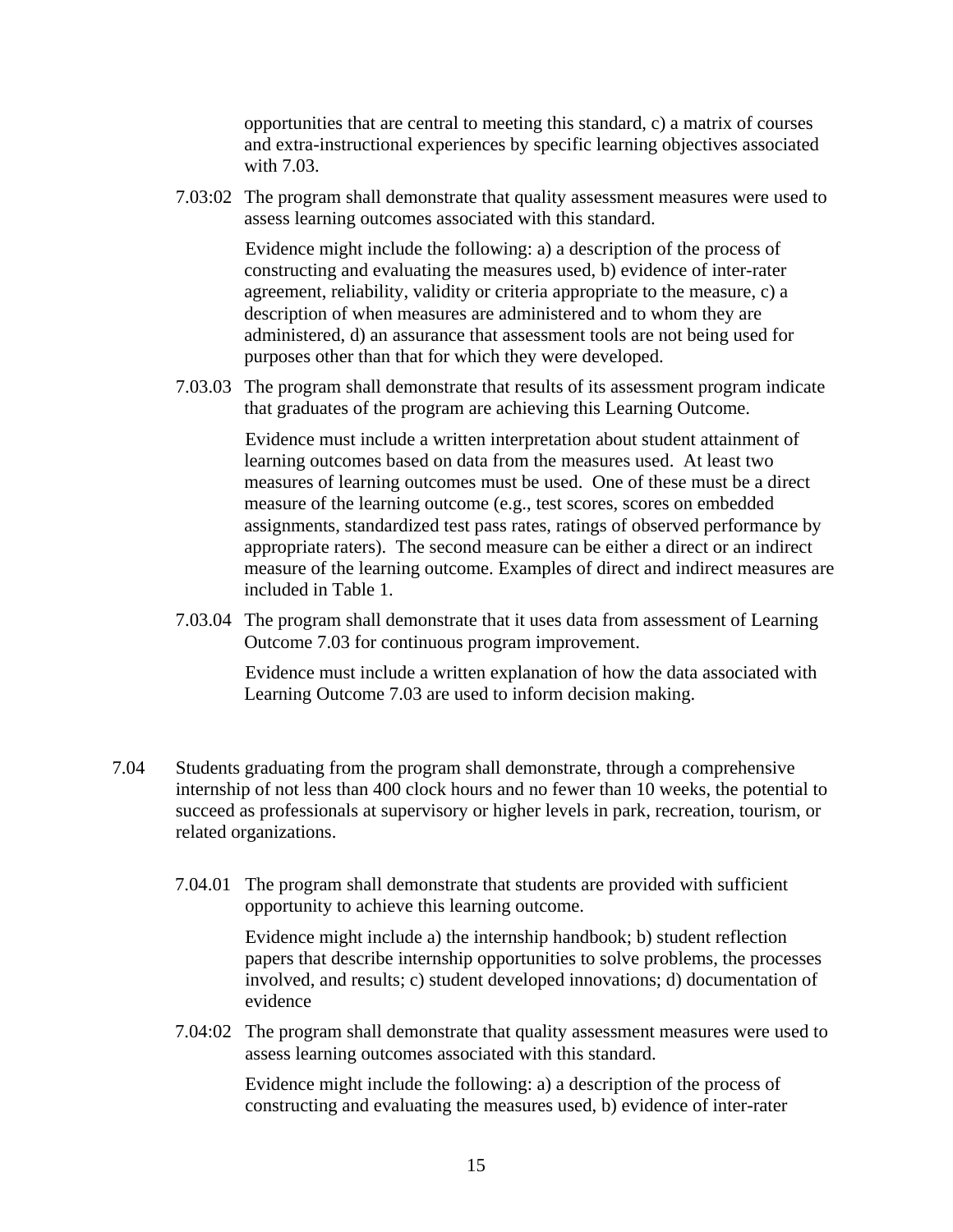agreement, reliability, validity or criteria appropriate to the measure, c) a description of when measures are administered and to whom they are administered, d) an assurance that assessment tools are not being used for purposes other than that for which they were developed.

7.04.03 The program shall demonstrate that results of its assessment program indicate that graduates of the program are achieving this Learning Outcome.

> Evidence must include a written interpretation about student attainment of learning outcomes based on data from the measures used. At least two measures of learning outcomes must be used. One of these must be a direct measure of the learning outcome (e.g., test scores, scores on embedded assignments, standardized test pass rates, ratings of observed performance by appropriate raters). The second measure can be either a direct or an indirect measure of the learning outcome. Examples of direct and indirect measures are included in Table 1.

7.04.04 The program shall demonstrate that it uses data from assessment of Learning Outcome 7.04 for continuous program improvement.

> Evidence must include a written explanation of how the data associated with Learning Outcome 7.04 are used to inform decision making.

Table 1

Examples of Direct and Indirect Measures of Learning Outcomes

| Direct Measures of Learning Outcomes  | <b>Indirect Measures of Learning Outcomes</b> |
|---------------------------------------|-----------------------------------------------|
| Capstone assignment quality           | <b>Advisory Board Evaluation</b>              |
| Comprehensive Examination             | Alumni Survey                                 |
| Internship evaluation                 | Benchmarking                                  |
| Performance of relevant skills        | <b>Curriculum Review Results</b>              |
| <b>Portfolio Evaluations</b>          | <b>Employer Survey Results</b>                |
| <b>Pre/Post Test Results</b>          | <b>Exit Interview Results</b>                 |
| <b>Presentation Quality</b>           | <b>Focus Group Results</b>                    |
| <b>Project Quality</b>                | <b>Graduate School Acceptance Rates</b>       |
| <b>Standardized Test Results</b>      | Honors/Awards Received by the Program         |
| <b>Thesis/Project Quality</b>         | <b>Placement Data</b>                         |
| Video/Audiotape Production            | Satisfaction                                  |
| <b>Written Assignment Evaluations</b> | <b>School Performance</b>                     |
| <b>Writing Exam Results</b>           | Student Evaluations of their Learning         |
|                                       | <b>Transfer Acceptance Rates</b>              |